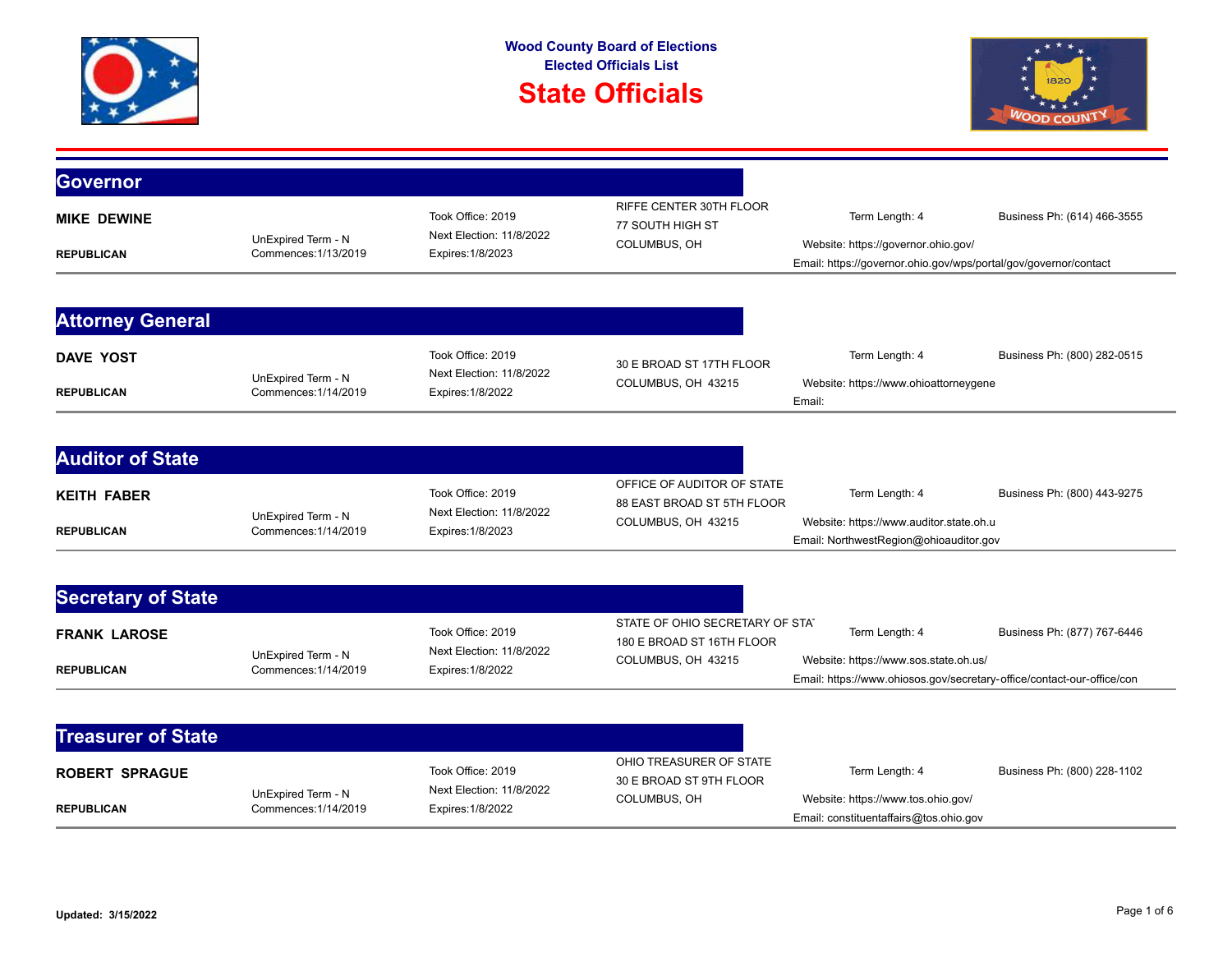

## **State Officials**



| <b>State Senator (2nd District)</b>                     |                                            |                                                                      |                                                                            |                                                                             |                             |
|---------------------------------------------------------|--------------------------------------------|----------------------------------------------------------------------|----------------------------------------------------------------------------|-----------------------------------------------------------------------------|-----------------------------|
| <b>THERESA ANNE GAVARONE</b><br><b>REPUBLICAN</b>       | UnExpired Term - N<br>Commences: 1/1/2021  | Took Office: 2019<br>Next Election: 11/5/2024<br>Expires: 12/31/2024 | <b>SENATE BUILDING</b><br>1 CAPITOL SQUARE 1ST FLOOR<br>COLUMBUS, OH 43215 | Term Length: 4<br>Website: https://www.ohiosenate.gov/s                     | Business Ph: (419) 354-4287 |
|                                                         |                                            |                                                                      |                                                                            | Email: sd02@senate.state.oh.us                                              |                             |
|                                                         |                                            |                                                                      |                                                                            |                                                                             |                             |
| <b>State Representative (3rd District)</b>              |                                            |                                                                      |                                                                            |                                                                             |                             |
| <b>HARAZ NAHSHON GHANBARI</b>                           |                                            | Took Office: 2019                                                    | 77 S HIGH ST<br>10TH FLOOR                                                 | Term Length: 2                                                              | Business Ph: (202) 288-2102 |
| <b>REPUBLICAN</b>                                       | UnExpired Term - N<br>Commences: 1/1/2021  | Next Election: 11/8/2022<br>Expires: 12/31/2022                      | COLUMBUS, OH 43215                                                         | Website: https://ohiohouse.gov/haraz-n<br>Email: district03@ohr.state.oh.us |                             |
|                                                         |                                            |                                                                      |                                                                            |                                                                             |                             |
| Member of State Central Committee, Man (2nd District)   |                                            |                                                                      |                                                                            |                                                                             |                             |
| <b>MARK D WAGONER</b>                                   | UnExpired Term - N                         | Took Office: 2012<br>Next Election: 5/3/2022                         | 3759 SULPHUR SPRING DR                                                     | Term Length: 2                                                              | Business Ph:                |
| <b>REPUBLICAN</b>                                       | Commences: 5/22/2020                       | Expires: 5/21/2022                                                   | OTTAWA HILLS, OH 43606                                                     | Website:<br>Email:                                                          |                             |
| Member of State Central Committee, Woman (2nd District) |                                            |                                                                      |                                                                            |                                                                             |                             |
|                                                         |                                            |                                                                      |                                                                            |                                                                             |                             |
| <b>DIANA (DEE) H TALMAGE</b>                            | UnExpired Term - N                         | Took Office: 2004<br>Next Election: 5/3/2022                         | 3525 RIDGEWOOD RD                                                          | Term Length: 2                                                              | Business Ph: (419) 535-1605 |
| <b>REPUBLICAN</b>                                       | Commences: 5/22/2020                       | Expires: 5/21/2022                                                   | TOLEDO, OH 43606                                                           | Website:<br>Email:                                                          |                             |
|                                                         |                                            |                                                                      |                                                                            |                                                                             |                             |
| Member of State Central Committee, Man (2nd District)   |                                            |                                                                      |                                                                            |                                                                             |                             |
| <b>CHRIS REDFERN</b>                                    | UnExpired Term - N<br>Commences: 5/22/2018 | Took Office: 2018<br>Next Election: 5/3/2022<br>Expires: 5/21/2022   | 725 E LAKE ST<br>MARBLEHEAD, OH 43440                                      | Term Length: 4                                                              | Business Ph:                |
| <b>DEMOCRAT</b>                                         |                                            |                                                                      |                                                                            | Website:<br>Email:                                                          |                             |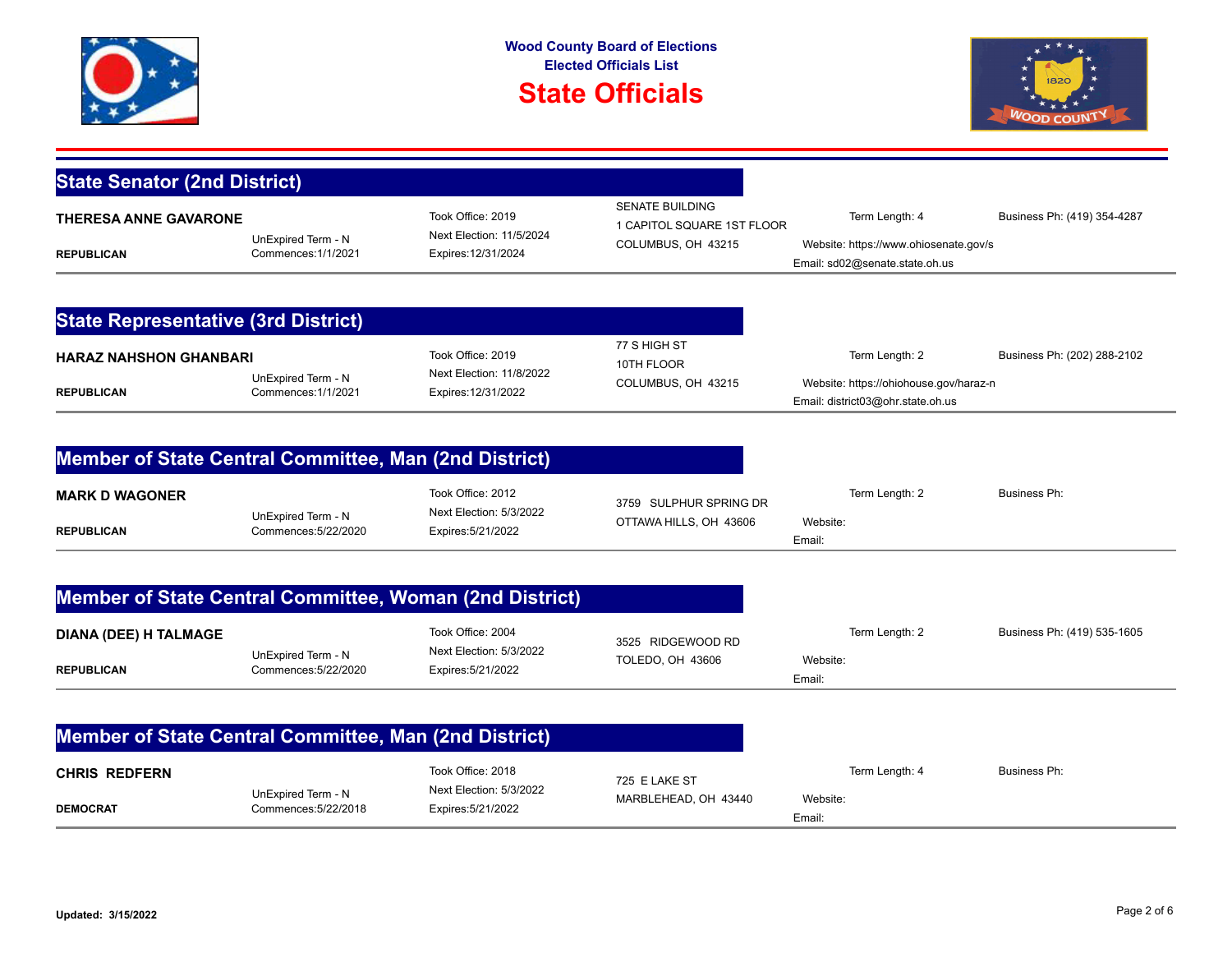



|                                                |                                            | Member of State Central Commitee, Woman (2nd District)               |                                             |                                                                     |                     |
|------------------------------------------------|--------------------------------------------|----------------------------------------------------------------------|---------------------------------------------|---------------------------------------------------------------------|---------------------|
| <b>MARGARET MARY MURRAY</b><br><b>DEMOCRAT</b> | UnExpired Term - N<br>Commences: 5/22/2018 | Took Office: 2006<br>Next Election: 5/3/2022<br>Expires: 5/21/2022   | 2029 CEDAR POINT RD<br>SANDUSKY, OH 44870   | Term Length: 4<br>Website:<br>Email:                                | <b>Business Ph:</b> |
|                                                |                                            | Member of State Central Committee, (2nd State Bd of Ed District)     |                                             |                                                                     |                     |
| ALEXANDRA KENDZIERSK<br><b>GREEN</b>           | UnExpired Term - N<br>Commences: 6/1/2016  | Took Office: 2016<br>Next Election: 5/8/2018<br>Expires: 5/31/2018   | , OH                                        | Term Length: 2<br>Website:<br>Email:                                | <b>Business Ph:</b> |
| <b>MONIKA PERRY</b><br><b>GREEN</b>            | UnExpired Term - N<br>Commences: 6/1/2016  | Took Office: 2016<br>Next Election: 5/8/2018<br>Expires: 5/31/2018   | , OH                                        | Term Length: 2<br>Website:<br>Email:                                | <b>Business Ph:</b> |
|                                                |                                            | Member of State Central Committee; (5th Congressional District)      |                                             |                                                                     |                     |
| <b>DON KISSICK</b><br><b>LIBERTARIAN</b>       | UnExpired Term - N<br>Commences: 6/1/2020  | Took Office: 2020<br>Next Election: 3/5/2024<br>Expires: 5/31/2024   | , OH                                        | Term Length: 4<br>Website:<br>Email:                                | <b>Business Ph:</b> |
| <b>State Board of Education (2nd District)</b> |                                            |                                                                      |                                             |                                                                     |                     |
| <b>KIRSTEN HILL</b><br><b>NO PARTY ENTERED</b> | UnExpired Term - N<br>Commences: 1/1/2019  | Took Office: 2019<br>Next Election: 11/8/2022<br>Expires: 12/31/2022 | 44905 E NORTH RIDGE RD<br>AMHERST, OH 44001 | Term Length: 4<br>Website: https://education.ohiuo.gov/St<br>Email: | <b>Business Ph:</b> |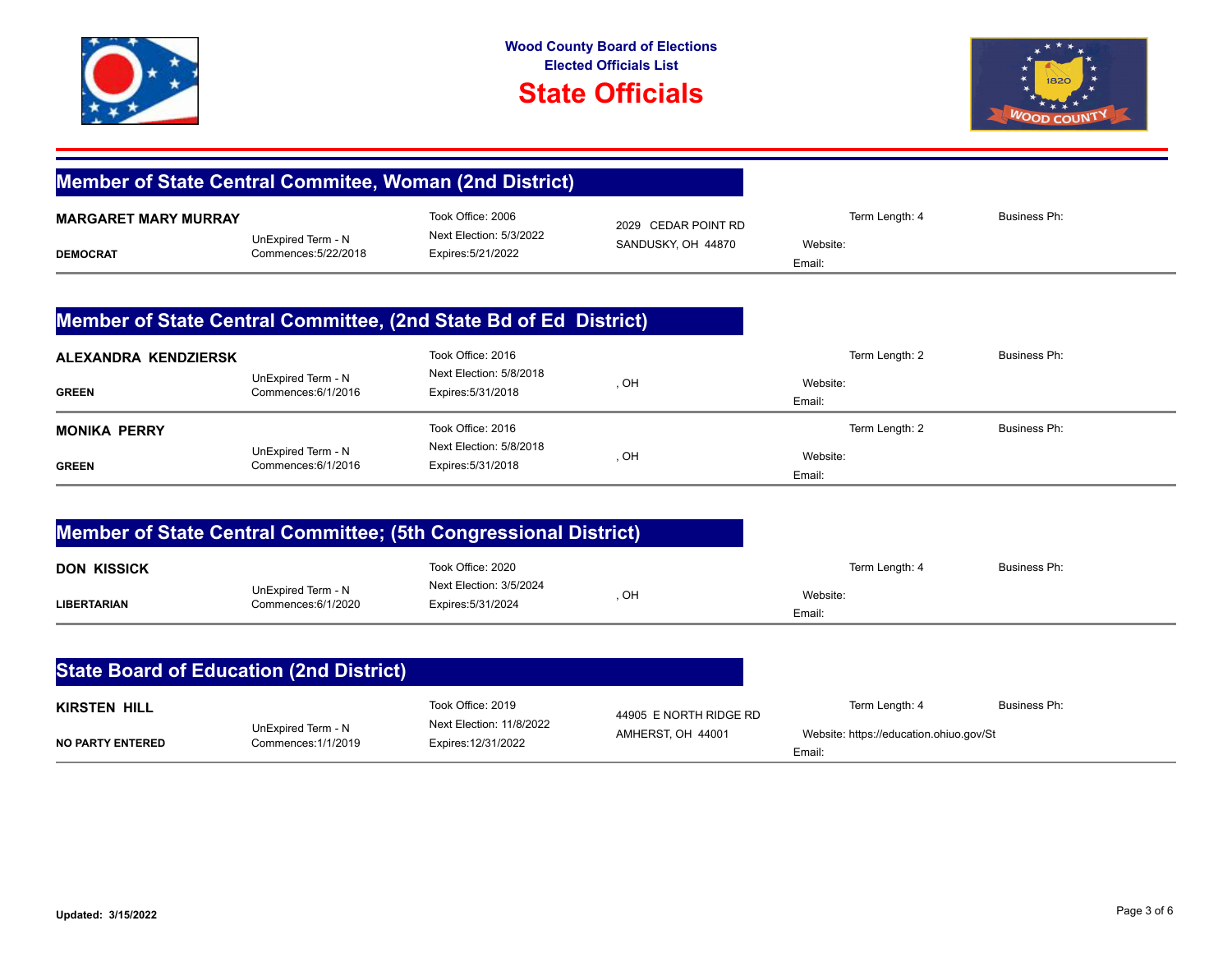

## **State Officials**



| <b>Chief Justice of the Supreme Court</b>          |                                           |                                                                      |                                                         |                                                                    |                             |
|----------------------------------------------------|-------------------------------------------|----------------------------------------------------------------------|---------------------------------------------------------|--------------------------------------------------------------------|-----------------------------|
| <b>MAUREEN O'CONNOR</b><br><b>NO PARTY ENTERED</b> | UnExpired Term - N<br>Commences: 1/1/2017 | Took Office: 2011<br>Next Election: 11/8/2022<br>Expires: 12/31/2022 | OHIO SUPREME COURT<br>65 SOUTH FRONT ST<br>COLUMBUS, OH | Term Length: 6<br>Website: https://www.supremecourt.ohi<br>Email:  | Business Ph: (614) 387-9000 |
|                                                    |                                           |                                                                      |                                                         |                                                                    |                             |
| <b>Justice of the Supreme Court</b>                |                                           |                                                                      |                                                         |                                                                    |                             |
| <b>PAT FISCHER</b><br><b>NO PARTY ENTERED</b>      | UnExpired Term - N<br>Commences: 1/1/2017 | Took Office: 2017<br>Next Election: 11/8/2022<br>Expires: 12/31/2022 | 65 S FRONT ST<br>COLUMBUS, OH 43215                     | Term Length: 6<br>Website: https://www.sconet.state.oh.u<br>Email: | Business Ph: (800) 826-9010 |
|                                                    |                                           |                                                                      |                                                         |                                                                    |                             |
| <b>Justice of the Supreme Court</b>                |                                           |                                                                      |                                                         |                                                                    |                             |
| <b>PAT DEWINE</b><br><b>NO PARTY ENTERED</b>       | UnExpired Term - N<br>Commences: 1/2/2017 | Took Office: 2016<br>Next Election: 11/8/2022<br>Expires: 12/31/2022 | 65 S FRONT ST<br>COLUMBUS, OH 43215                     | Term Length: 6<br>Website: https://www.sconet.state.oh.u<br>Email: | Business Ph: (800) 826-9010 |
|                                                    |                                           |                                                                      |                                                         |                                                                    |                             |
| <b>Justice of the Supreme Court</b>                |                                           |                                                                      |                                                         |                                                                    |                             |
| <b>SHARON L KENNEDY</b><br><b>NO PARTY ENTERED</b> | UnExpired Term - N<br>Commences: 1/1/2021 | Took Office: 2013<br>Next Election: 11/2/2026<br>Expires: 12/31/2026 | 65 S FRONT ST<br>COLUMBUS, OH 43215                     | Term Length: 6<br>Website: https://www.sconet.state.oh.u<br>Email: | Business Ph: (800) 826-9010 |
|                                                    |                                           |                                                                      |                                                         |                                                                    |                             |
| <b>Justice of the Supreme Court</b>                |                                           |                                                                      |                                                         |                                                                    |                             |
| <b>JENNIFER BRUNNER</b><br><b>NO PARTY ENTERED</b> | UnExpired Term - N<br>Commences: 1/2/2021 | Took Office: 2021<br>Next Election: 11/3/2026<br>Expires: 1/1/2027   | 65 S FRONT ST<br>COLUMBUS, OH 43215                     | Term Length: 6<br>Website: https://www.sconet.state.oh.u<br>Email: | Business Ph: (800) 826-9010 |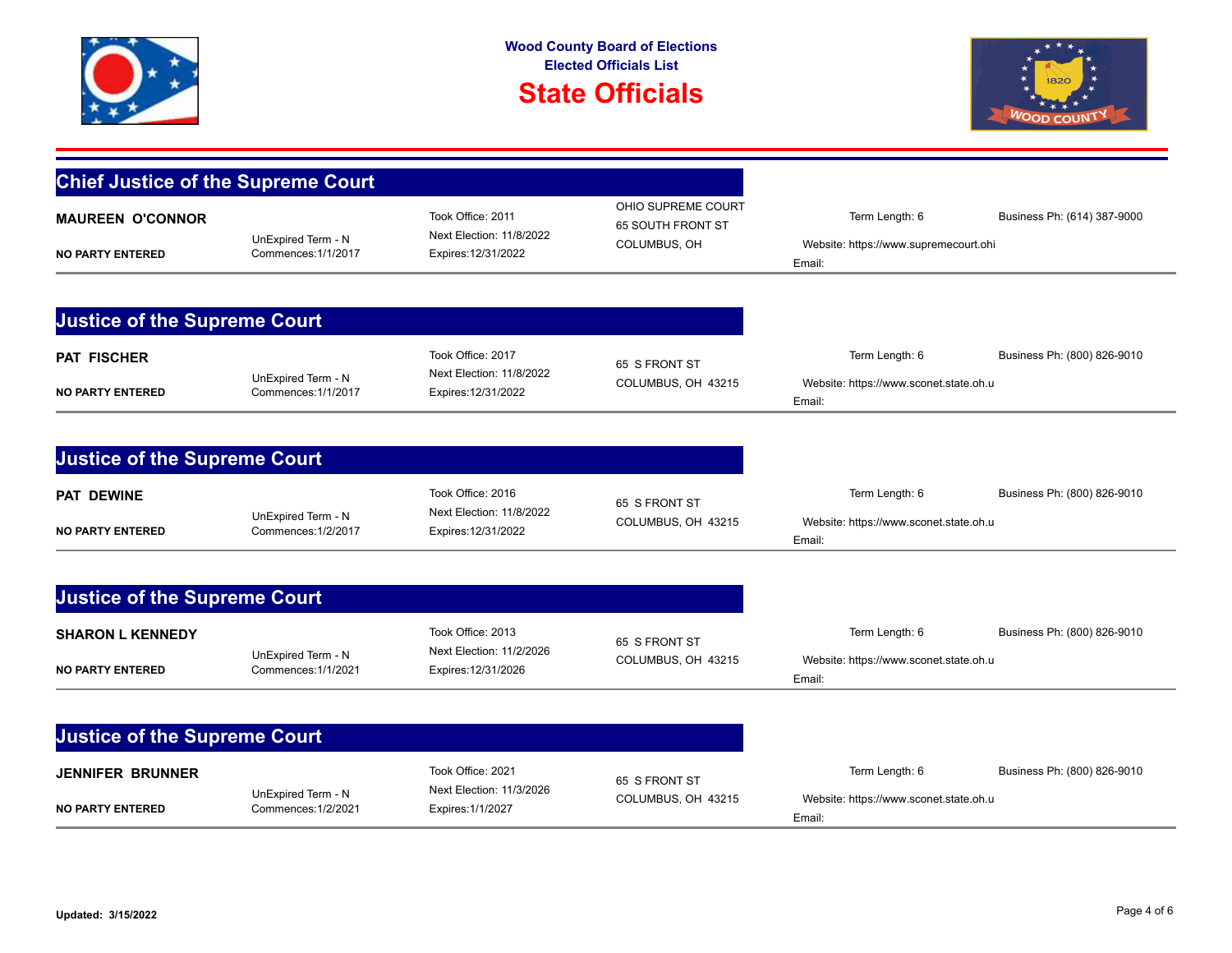